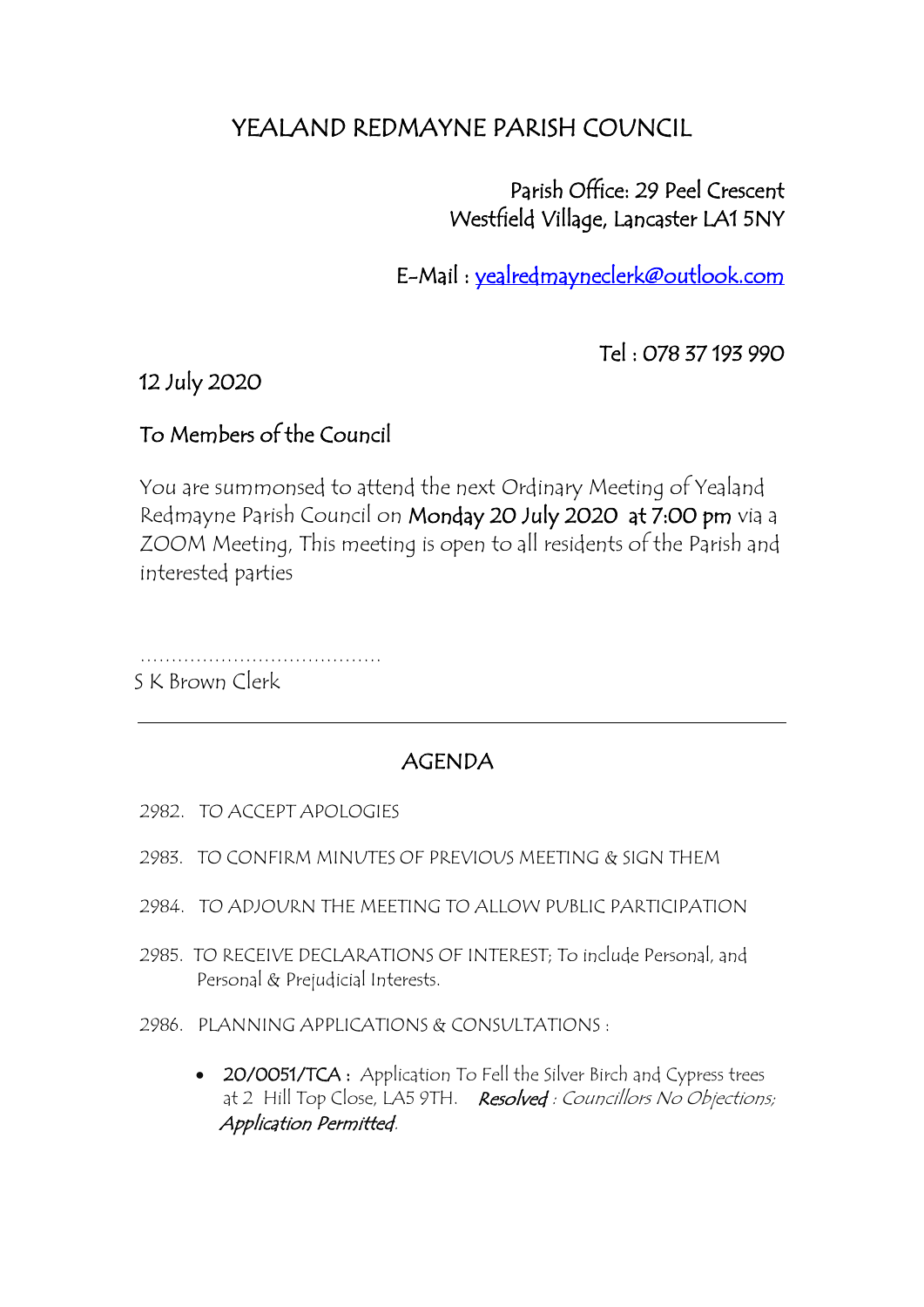- 20/00535/PAD : Prior Approval of Demolition of an Outhouse, to the North of the Dwellinghouse, at 36 Silverdale Road, LA5 9TB. Resolved: Councillors No Objections; Permission Granted.
- Model Member Code of Conduct : The Local Government Association (LGA) has launched a consultation on a new model member Code of Conduct. NALC will respond, but wishes Parishes to have their say, closing date for comments is 17 August 2020.
- Review of The South Lakeland Plan- Call For Sites Housing and Employment : Comments to be in by 18 September 2020.

#### 2990. TO APPROVE PAYMENTS :

- Clerk's Fee June 2020  $\epsilon$  172.64 (Already Paid)
- Clerk's Fee July 2020  $\epsilon$  172.64 (Pay on 25<sup>th</sup>)
- Clerk's Fee April (not paid)  $\qquad \qquad \text{£ } 172.64 \text{ } (ChqO4O9)$
- 
- J Marshall, 3 Grass Cuts, 1 Hedge  $\epsilon$  100.00 (Chq 0411)

• Clerk's Expenses  $\epsilon$  66.41 (Chq 0410)

The Deposit Account now has  $\epsilon$  7,150.00, The Current A/c has  $\epsilon$  1,321.10, following a transfer of £1,000 in May, but before any payments are made. There has been a Small Parish Champion's donation of £250; a £500 grant from Public Rights of Way Department, both from County Council and a receipt of £21.33, from the sale of a spare 5L wood preservative tin.

- 2991. TO RECEIVE REPORTS FROM COUNCILLOR REPRESENTATIVES ( for information only )
- 2992. UPDATE : THE PLAY AREA INSPECTION REPORT : The City Council did an inspection March 2020, some items needed attention. The Clerk has requested that the repairs are done by the Council. A query is raised about the tower/slide comment. A further inspection will be done shortly.
- 2993. TO CONSIDER ROTA OF PLANNED WORKS FOR THE UPKEEP OF THE VILLAGE & ARRANGE FOR WORK TO BE DONE: The Clerk will shortly undertake the wood preserving of the two benches on Silverdale Road and The Pic-nic bench on The Meadows. Should the Drovers Lane be cut once or twice a year – quote given £180 per cut ( following site visit from AONB ) ? Boardwalk Repair quote also to be considered.
- 2994. TO CONSIDER INFORMATION ( AONB ) NOTICE BOARDS : The words & photos have been forwarded to both the AONB & YC PC for approval.